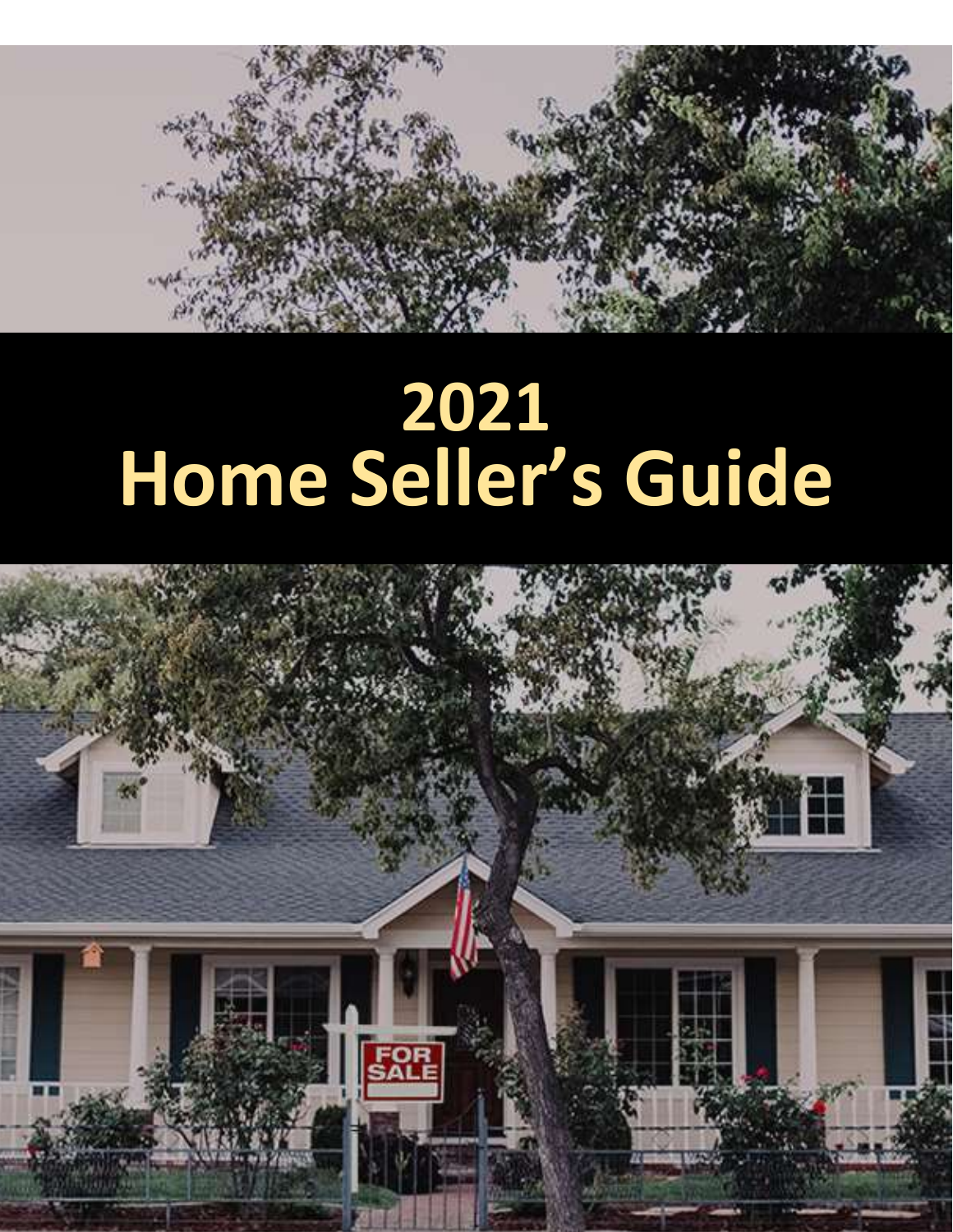

# **Introduction**

Have you recently dreamt of a better life? Maybe you've thought of moving closer to family, trying out a new state to live in, or upgrading your home to a larger property or new neighborhood. If you've had these thoughts recently, it's time for you to seriously consider putting your home up for sale and now is the ideal time to put your home on the market and sell it.

This guide can be a great resource for you during your home sale journey. We'll share insider tips to ensure your success and guide you through each step of the home selling process. Use it to begin your research, learn about the selling process, and see if it's the right time for you to sell – so you get the most value out of your home sale.

**Pro Tip:** Click on the Table of Contents to navigate to the corresponding section or press the "CTRL" and "F" button to search this guide by keyword.

Please email me at, **Bob@TopChoiceRE.com** if you have any questions!

# Table of Contents

| My Contact Information                |    |
|---------------------------------------|----|
| <b>Common Real Estate Terms</b>       | 3  |
| The Home Selling Timeline             | 4  |
| 1. Choose a Date                      | 5  |
| 2. Research Your Local Market         | 6  |
| 3. Hire a Real Estate Agent           | 7  |
| 4. Price Your Home                    | 8  |
| 5. Prepare Your Home for Market       | 9  |
| 6. Our Marketing Strategy             | 11 |
| 7. Get, Evaluate, and Accept an Offer | 13 |
| 8. Closing                            | 14 |
| 9. Move Out                           | 15 |
| What Now?                             |    |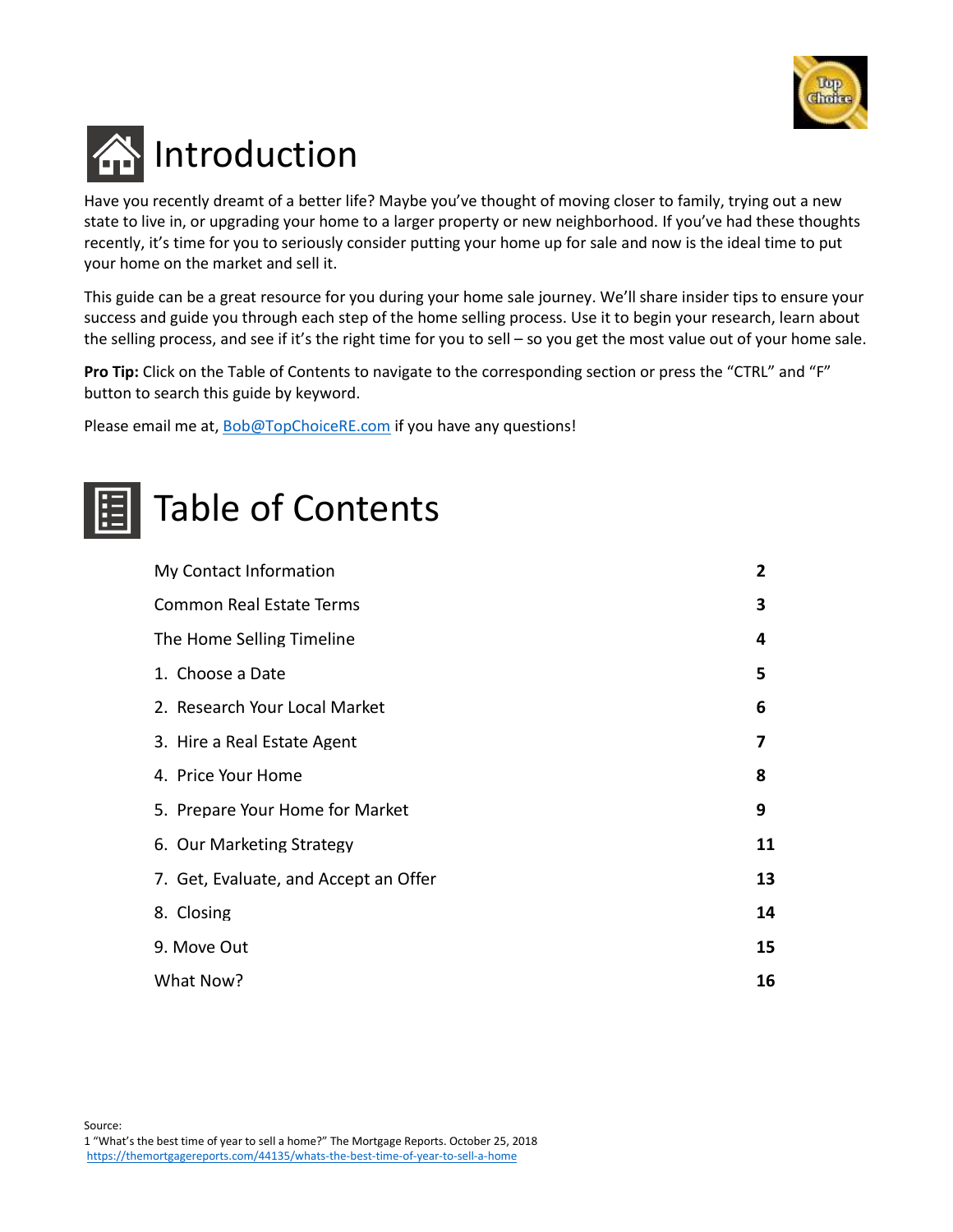

<span id="page-2-0"></span>

Noblesville, IN 46060

2. **Agent's Name:** Bob Morris

Phone #: 317-625-0655

Email: [Bob@TopChoiceRE.com](mailto:Bob@TopChoiceRE.com)

Website: [www.TopChoiceRE.com](http://www.topchoicere.com/)

3. **Mortgage Company:**

Loan Officer:

Address:

Phone #:

4. **Inspection Company:**

Inspector:

Address:

Phone #:

5. **Title Company:**

Escrow Agent:

Address:

Phone #: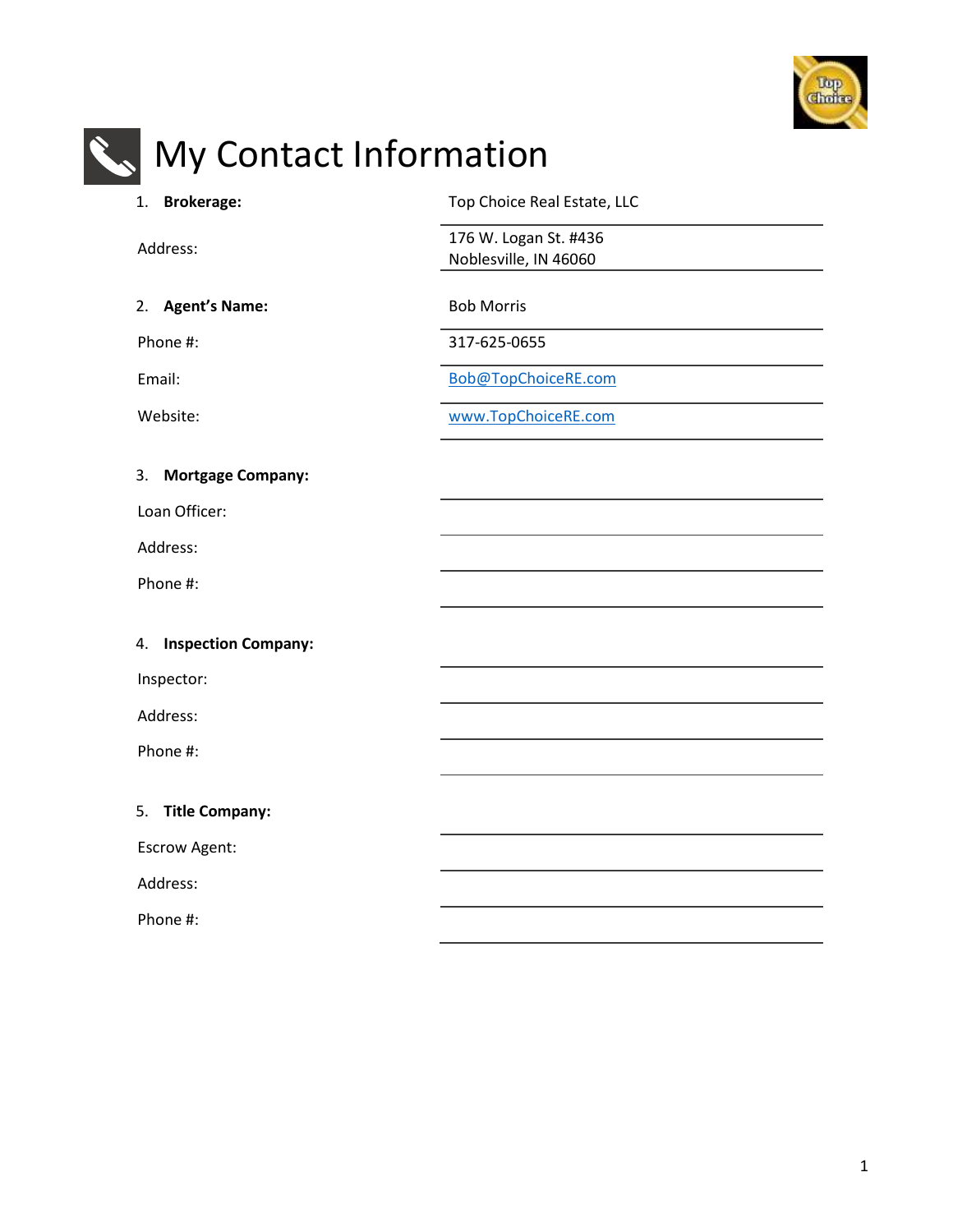

# <span id="page-3-0"></span>Common Real Estate Terms

- Appraisal (n): A document of opinion of property value at a specific point in time.<sup>1</sup>
- **"As Is" (n):** A contract or offer clause stating that the seller will not repair or correct any problems with the property. Also used in listings and marketing materials.<sup>1</sup>
- Back-up Offer: When an offer is accepted contingent on the fall through or voiding of an accepted first offer.<sup>1</sup>
- **Buyer's Agent:** The agent who shows the buyer's property, negotiates the contract, or offer for the buyer, and works with the buyer to close the transaction.  $1$
- **Closing:** The end of a transaction where the deed is delivered, documents are signed, and funds are dispersed. <sup>1</sup>
- **Closing Costs:** The fees paid at the **closing** of a real estate transaction. <sup>1</sup>
- **Comparative Market Analysis:** A study done by real estate sales agents and brokers using active, pending, and sold comparable properties to estimate a listing price for a property.<sup>1</sup>
- **Contingency:** A provision in a contract requiring certain needs be met before the contract becomes binding.<sup>1</sup>
- **DOM:** Days on Market.<sup>1</sup>
- **Dual Agency:** The representation of opposing principals (buyers and seller) at the same time.<sup>1</sup>
- **Due Diligence:** The process of gathering information about the condition and legal status of all the assets that will be sold.<sup>1</sup>
- **Earnest Money Deposit:** Money given to the seller at the time an offer is made as a sign of the buyer's good faith.<sup>1</sup>
- **ESCROW:** A bond, deed, or other document kept in the custody of a third party and taking effect only when a specified condition has been fulfilled.<sup>2</sup>
- **Home Inspection**: A home inspector examines your home for integrity (HVAC system, electrical, plumbing, attic, flooring, foundation,  $etc.<sup>1</sup>$
- Listing Agent: The agent that represents the home seller during a real estate transaction.<sup>1</sup>
- List Price: The price of a property through a listing agreement.<sup>1</sup>
- **Market Value:** The highest price in terms of money which a property will bring in a competitive and open market under all the conditions requisite to a fair sale, the buyer and seller, each acting prudently, knowledgeably and assuming the price is not affected by undue stimulus.<sup>1</sup>
- **Multiple Listing Service (MLS):** A compilation of available properties for sale by member brokers. <sup>1</sup>
- **Pre-Approval:** A higher level of buyer/borrower prequalification required by a mortgage lender. Some preapprovals have certain conditions the borrower must meet.<sup>1</sup>
- **Pre-Qualification:** The mortgage company tells a buyer in advance of the formal mortgage application, how much money the borrower can afford to borrow - some have conditions that the borrower must meet.  $1$
- **REALTOR®:** A registered trademark of the NATIONAL ASSOCIATION OF REALTORS used only by its members.<sup>1</sup>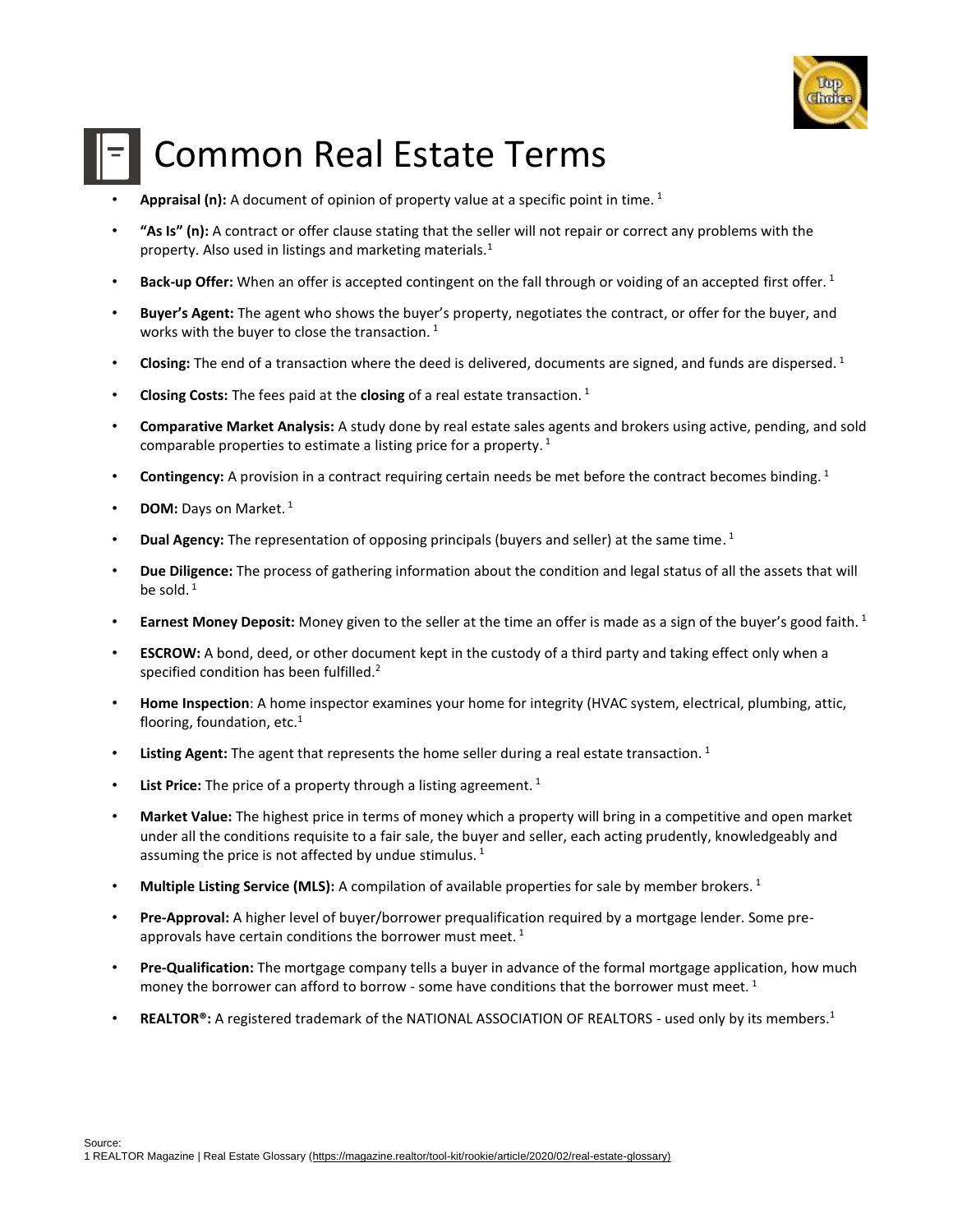

<span id="page-4-0"></span>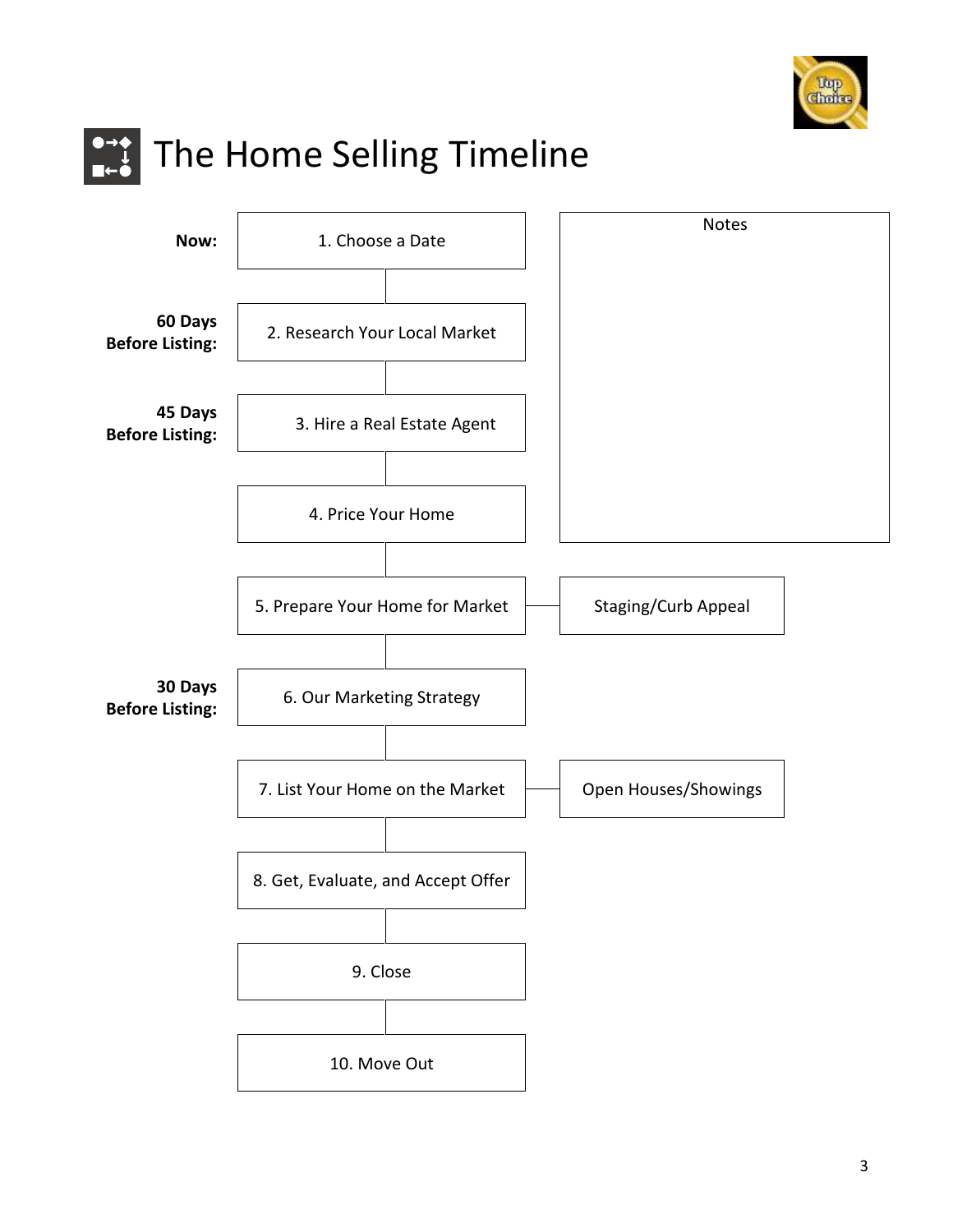

### <span id="page-5-0"></span>Choose a Date **1**

The first step to selling your home is to choose a sell date. If you're like most home sellers, you'll also need to find a home to purchase. Choosing a date will give us a target timeline to achieve, help you plan for your move out of your old home, and move into your new home. Keep in mind, your sell date can be flexible. We can include a home sale contingency in your contract that lets you buy a new house before selling your current one.

# Tips for Choosing a Date

Your desired move out date may depend on many factors:

- If you have children, then moving during the summer ensures they finish the school year in their current district with minimal disruption to their studies.
- If you're relocating for a new job, then your move-out date may depend on your employer.
- If you're selling to maximize your return on investment (ROI), then your move-out date may depend on historical data and trends for recently sold homes in your local market.

# Season Highlights in the United States<sup>1</sup>

- Spring: In most areas, the best time to sell a home is during the first 2 weeks of May. Typically sells 18.5 days faster than any other month and for 5.9% more money.
- Summer: The best month is June. Summer is generally the best season to sell.
- Fall: Usually not an ideal time to sell.
- Winter: Usually the least ideal and most difficult time to sell.

|                         | Pros                                                                                                                                                                         | Cons                                                                                                                                               |
|-------------------------|------------------------------------------------------------------------------------------------------------------------------------------------------------------------------|----------------------------------------------------------------------------------------------------------------------------------------------------|
| Spring<br>$3/20 - 6/20$ | Warmer weather + longer days.<br>٠<br>Buyers have extra funds from tax returns.<br>Better foliage curb appeal.<br>$\bullet$<br>Get a head of summer rush.                    | Weather could be unpredictably rainy.<br>Could be more difficult to move with<br>children still in school.<br>There could be a lot of competition. |
| Summer<br>$6/20 - 9/22$ | Warmer weather and longer days.<br>Children are out of school.<br>$\bullet$<br>There are typically more buyers.<br>$\bullet$<br>More data to work with.<br>$\bullet$         | Weather could be very hot.<br>Buyers could be pickier.<br>Professional services are busier and<br>could be more difficult to book.                 |
| Fall<br>$9/22 - 12/21$  | Cooler weather.<br>$\bullet$<br>Less competition + more serious buyers.<br>$\bullet$<br>Leftover buyers from spring/summer.<br>$\bullet$<br>Better fall foliage curb appeal. | Less available inventory = pickier buyers.<br>Less buyers than spring/summer<br>The market typically slows down.<br>Cold and wet weather.          |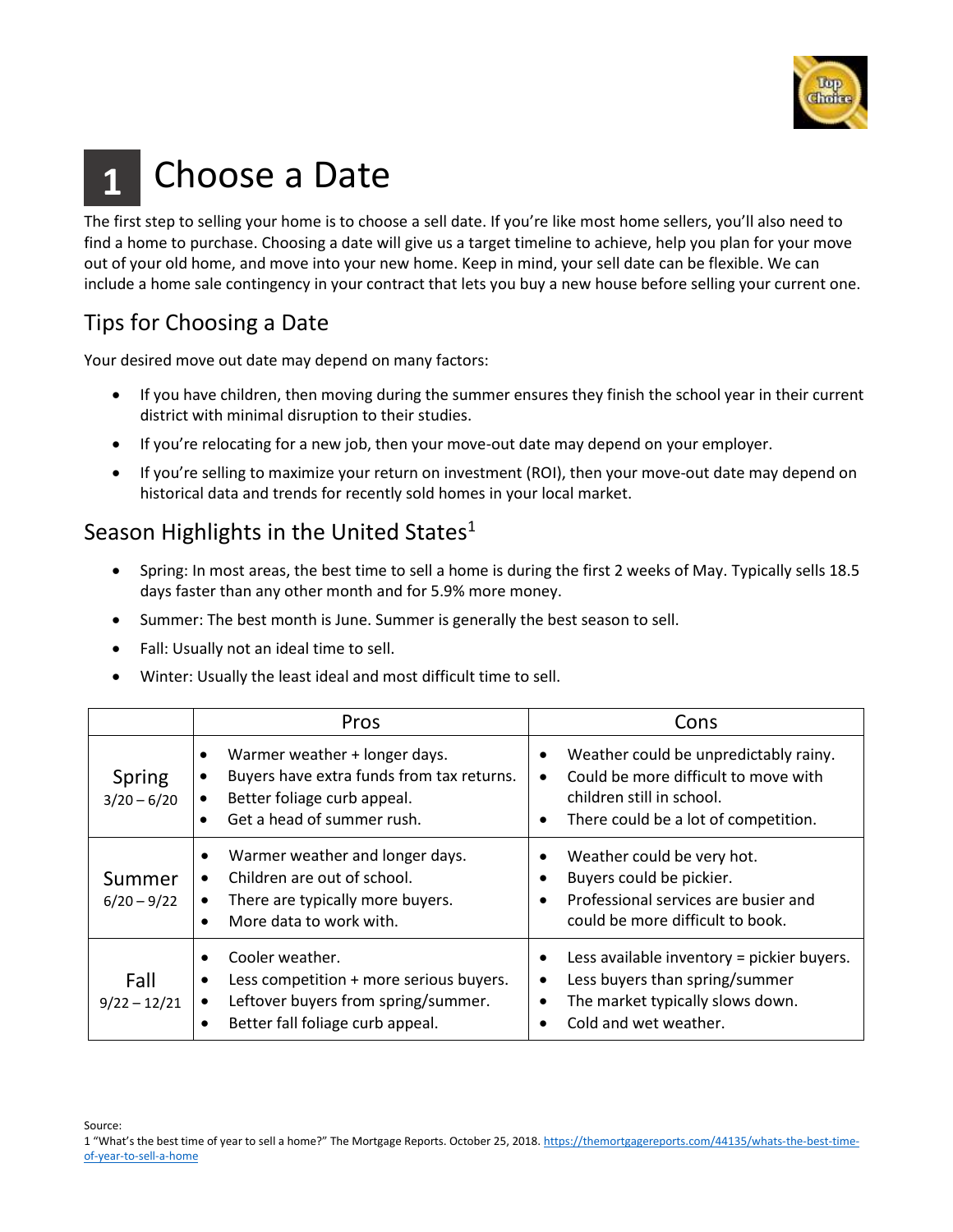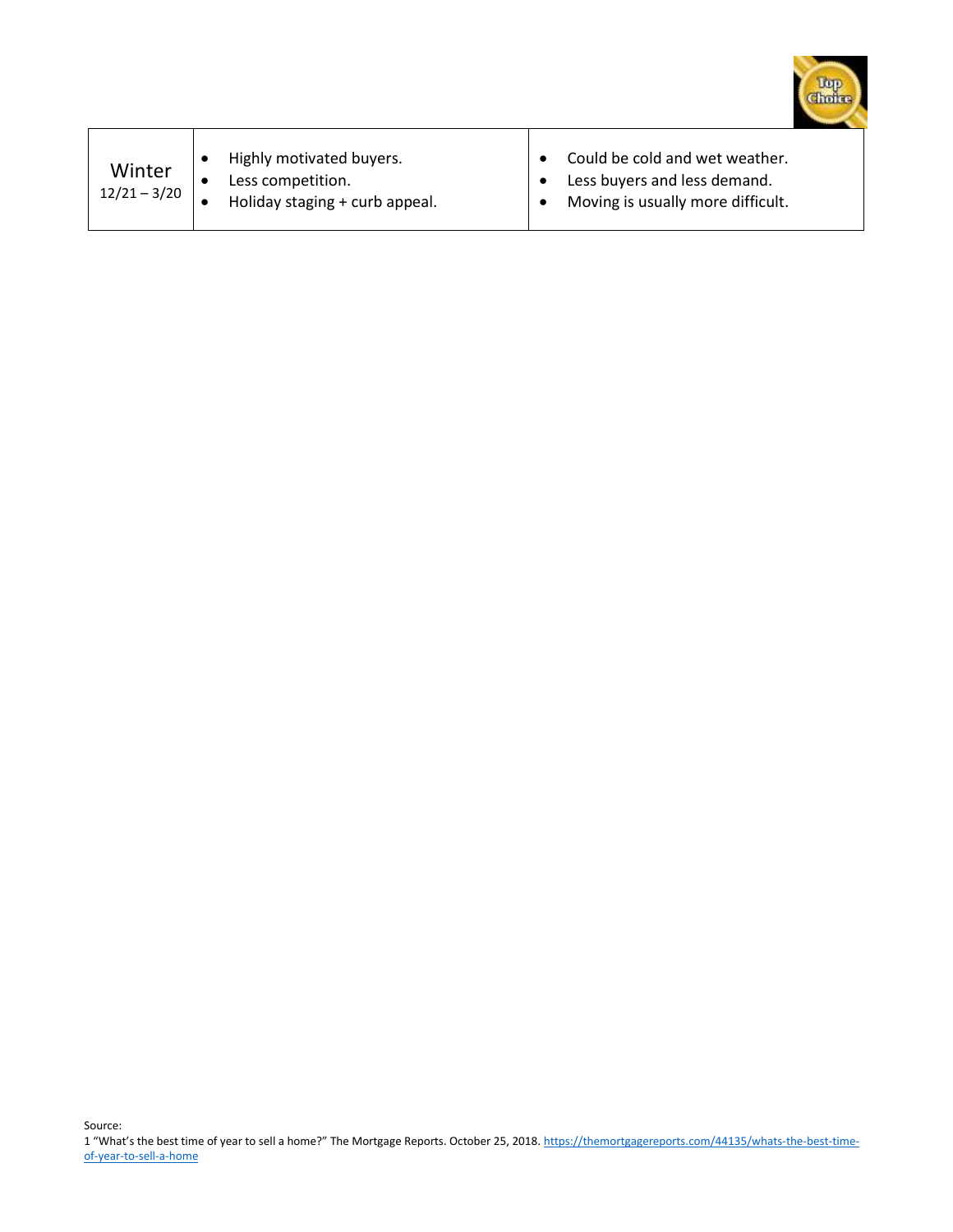

#### <span id="page-7-0"></span>Research Your Local Market **2**

Go online and research prices of recently sold homes in your local market that are comparable to yours. You can do this with a Comparative Market Analysis tool on my website: **[www.TopChoiceRE.com.](http://www.topchoicere.com/)** This will help you get an idea of a price range for listing your home as well as the typical days on market in your neighborhood. You should also research price range and days on market for previous years so you can identify trends.

# While Researching Your Market, Ask Yourself:

- Are prices increasing year-over-year?
- Have the average days on market increased or decreased year-over-year?
- What type of amenities and features do they have?

The national median sales price of new homes sold and the median days on market are good indicators of the growth of the real estate market. Median sales price is important because it indicates the middle price of all sold new sold homes with 50% of prices higher and 50% of prices lower. Median days on market is useful because it shows you how the amount of days it takes to sell a home with 50% being higher and 50% being lower.

For the past decade, the median sales price of new homes sold in the United States has increased steadily by 63% - it's expected to continue to grow by 8% in 2021 and 5.5% in 2022.



The national median days on market has decreased year-over-year. Days on market are heavily influenced by month, with May being the fastest selling month and December being the slowest.



Source:

1 "Median Sales Price of Houses Sold for the United States" FRED Economic Data. February 10, 2021[. https://fred.stlouisfed.org/series/MSPUS#0](https://fred.stlouisfed.org/series/MSPUS#0)

2 "Median Days on Market in the United States" FRED Economic Data. February 10, 2021[. https://fred.stlouisfed.org/series/MEDDAYONMARUS#0](https://fred.stlouisfed.org/series/MEDDAYONMARUS#0)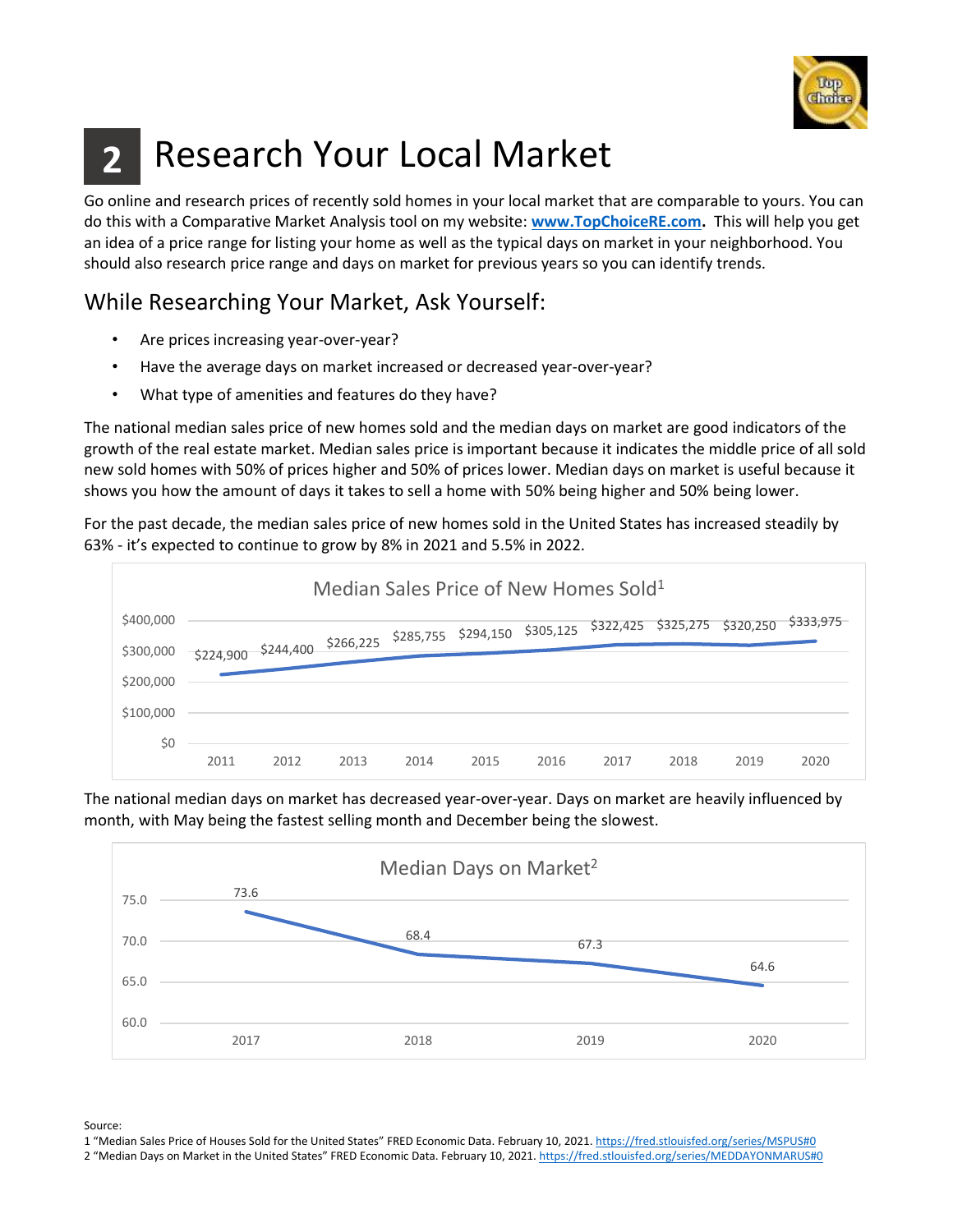

#### <span id="page-8-0"></span>Hire a Real Estate Agent **3**

You're maybe asking yourself do I need to hire a real estate agent? Even if you aren't listing your home on the market, hiring a real estate agent can decrease your workload and stress. Licensed real estate professionals possess negotiation skills and experience handling transactions, contracts, and title details. Unless you're selling a home to a friend or family member, you should always hire a licensed real estate professional.

# Benefits of working with a real estate agent:

- **Home Sale Preparation:** In my initial home evaluation I will help you prioritize and decide which repairs are necessary to increase your home's value.
- **Local Market Expertise:** Your community is one that I specialize in. With my experience, I will be able to highlight the many benefits of living in your area to potential buyers.
- **Home Showing Experienced:** I'll help professionally stage your home to increase its value, market your property to targeted home buyers, show your home to motivated buyers, and compel them to buy.
- **Negotiate the Best Price:** I'll make sure you get the most reasonable price and ideal terms of sale by leveraging my negotiating skills and local market knowledge.

#### Step 1: Weigh Pros & Cons

- Agent assisted homes sell on average for **20% more[.](https://www.nar.realtor/research-and-statistics/research-reports/highlights-from-the-profile-of-home-buyers-and-sellers)**<sup>1</sup>
- Leveraging agent resources can save time and stress.

#### Step 2: Consult Family & Friends

- Ask family & friends for referrals.
- Ask if their listing agent sold within their desired time and price range.
- Narrow down your selection by experience and market familiarity.
- Try to interview at least 3 real estate agents.

#### Step 3: Review Track Records

- Ask each agent you interview how many homes they've sold in your neighborhood, the average sale price, and median days on market.
- Request a listing presentation to see their personalized marketing plan to sell your home.
- Research agents in your area by reviewing their past sales on home search sites like Trulia and Zillow as well as Google, Yelp!, and on their Facebook page.

#### Step 4: Be Aware

- Real estate agents like any other service provider have varying quality levels.
- Be aware that their commission percentage is contingent on the services provided.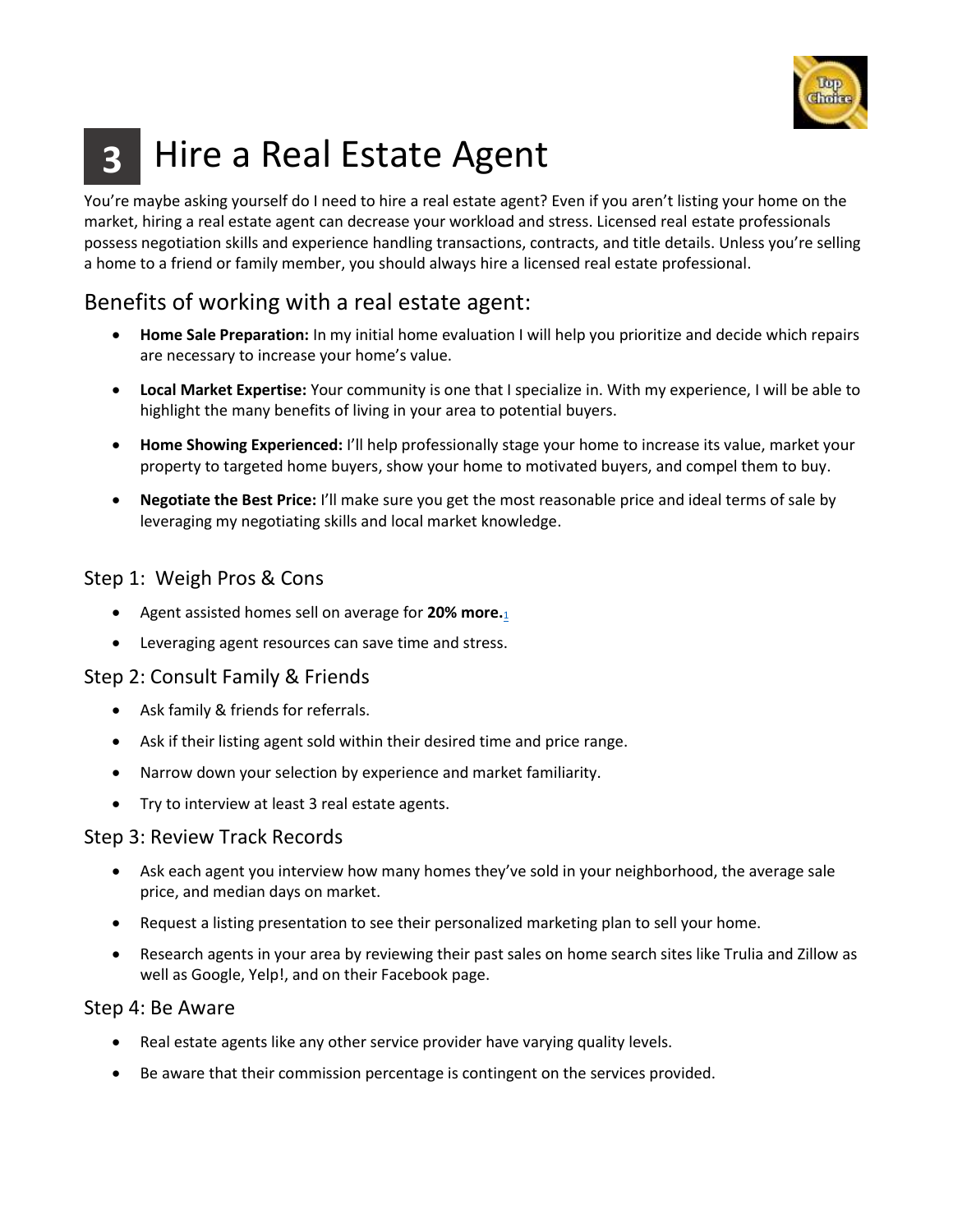

#### <span id="page-9-0"></span>Price Your Home **4**

Pricing a home, the right way, requires balance - so it's important we gather as much relevant data to price your home accurately. If we price it too high, we could lose potential buyers, days on market increase, and we could receive less engagement with the listing. If we price it too low, you might not get the most value for your home.

#### Step 1: Request a CMA

- A **CMA** or **Comparative Market Analysis** is a document, taken from your local Multiple Listing Service (MLS) database that lists sold home details. You'll see homes of similar value with their sold price and sale time. The report will then provide a suggested listing price.
- A real estate agent still typically provides you with a CMA during their listing presentation in hopes that you'll hire them as their agent.
- To schedule a CMA report, click the link below –



#### Step 2: Meet with Your Real Estate Agent

• After selecting an agent, meet again to finalize a price with them. Be sure your agent is familiar enough with your market to strategically price, position, and present your home.

#### Step 3: Be Flexible

- Have realistic expectations going into your listing presentation.
- Don't rely on home search sites like Zillow or Trulia to provide a suggested list price.
- Consult agents familiar with your market before making price expectations.

### **Factors That Affect Your Home's Value:**

- Local market demand: Are you in a buyer's or seller's market?
- Age and condition of home.
- The square footage of the home and size of the property.
- Number of bedrooms and bathrooms.
- Location and proximity to points of interests, hospitals, schools, businesses, freeways, bodies of water, etc.
- Amenities: garage, pool, appliances, heated bathroom floors, solar panels, etc.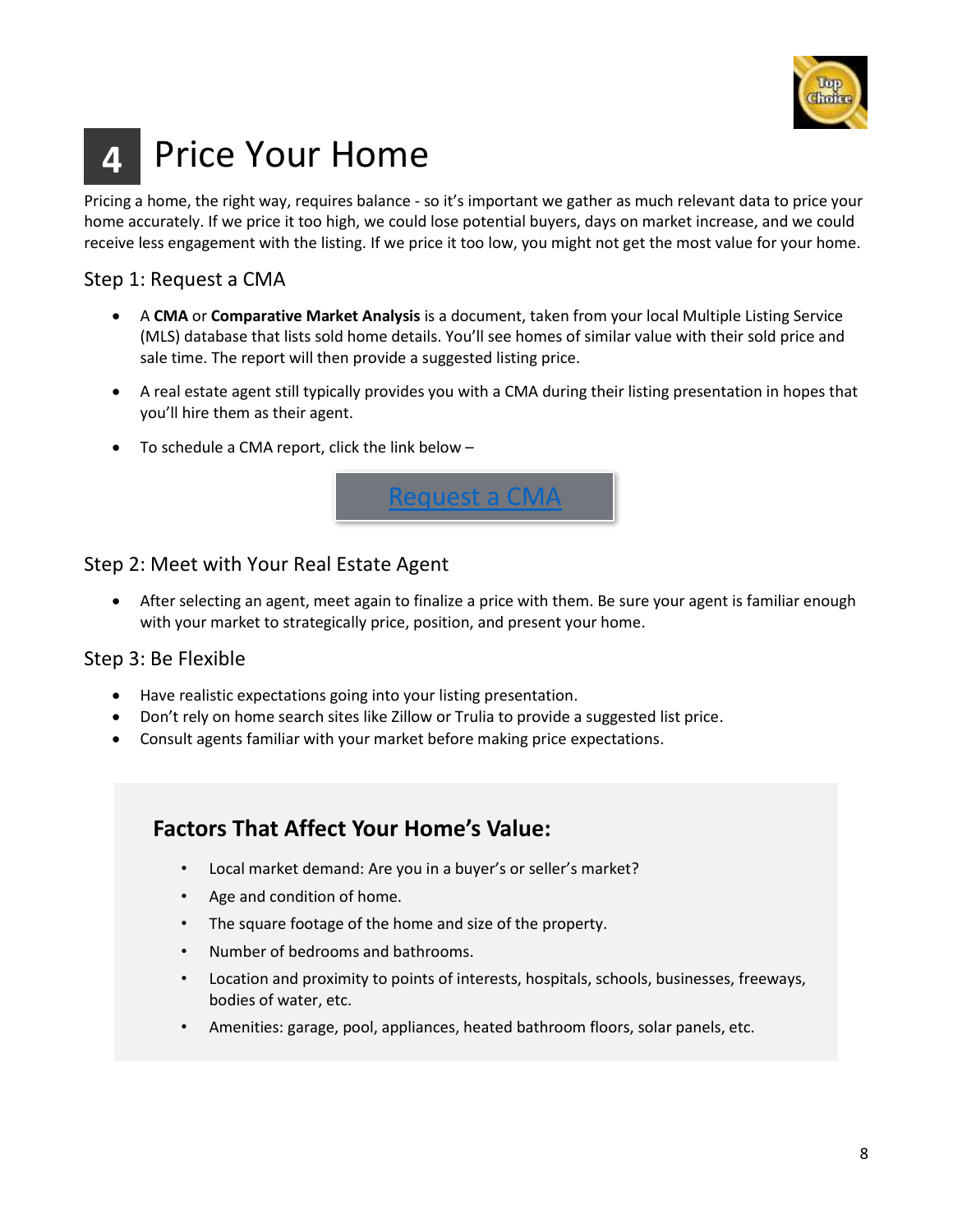

#### <span id="page-10-0"></span>Prepare Your Home for Market **5**

Start sprucing up your home by decluttering, cleaning, and fixing up the interior and exterior. Once your home is in tip-top shape, let's work together and decide whether staging and boosting curb appeal are appropriate strategies for you.

*After we decide on our staging and curb appeal strategy, we'll take high-resolution photos that highlight your home's best features, develop captivating copywrite for your listing, and decide the days and times are best for showings and open houses.*

# Tips for Decluttering, Cleaning, and Fixing Up Your Home

- **Decluttering:** If it's possible, move your nonessential belongings into storage containers off your property. A decluttered room will appear more open and inviting to potential buyers. You should also remove any pictures of you and your family.
- **Cleaning:** Buy or rent a power washer to deep clean exterior walls, windows, porch, deck, walkway, garage, driveway, etc.
- **Fixing Up:** Add a fresh coat a paint outside/inside, touch up, and complete cosmetic/functional fixes. If necessary, repair and/or replace screen doors/windows, facets, shower heads, lightbulbs, wall sockets, light switches, appliances, etc. When replacing items, consider upgrading them to smart home devices to increase the value of your home.

# Curb Appeal

Curb Appeal is the physical appearance of a home's exterior. It's the first thing buyers see before entering your home and it leaves a lasting impression. This crucial for attracting new buyers and drive-by prospects as well as increase the perceived value of your home. 94% of REALTORS® suggest sellers improve their home's curb appeal before listing it for sale with them<sup>1</sup>

- **Tip 1**: Complete your own inspection. Pretend you are a potential buyer, walk and drive by your house and take note of at least three features that is attractive and three that need improvement Is the roof free of debris? Are the gutters clean? Is the foliage and lawn well groomed? Is the paint fresh? These features can turn off a potential buyer if neglected.
- **Tip 2**: Add exterior touches and minor additions to make your home stound out. Some common upgrades are mailboxes, home address numbers, installing flower boxes, fresh paint, more lighting, and a new welcome mat. One minor upgrade might not do much, but they are powerful when added up and viewed together.
- **Tip 3**: Purchase or rent a pressure washer and use it to clean the extremely dirty surfaces of your home like your porch, deck, driveway, fence, and siding.
- **Tip 4**: A fresh, new coat of paint can revive the appearance of your home. Paint the trim, look for areas that are peeling or chipped, find discolorations, and use neutral colors.
- **Tip 5**: Get a second opinion of your home's curb appeal. Ask your real estate agent, friend, or a neighbor for their opinion – they might notice some details that you might've overlooked.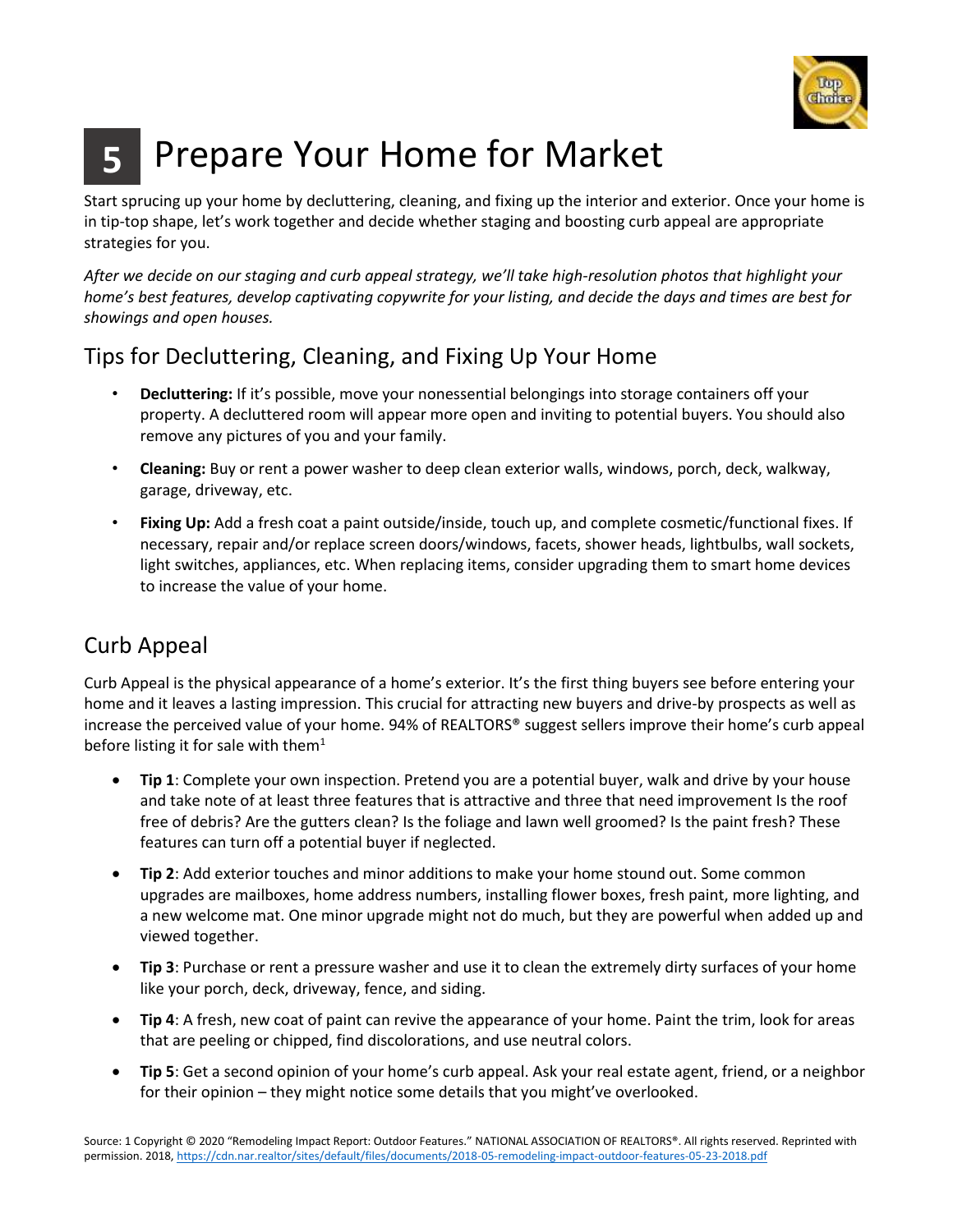

# **Staging**

Staging is a common strategy used to show off your home. It also helps potential buyers to visualize themselves living in the home and increases online requests for showings. Staging can also increase the dollar value offer on a home and decrease time on market. Below are stats to help you understand staging's impact on home selling:

#### The Impact of Staging on Buyers<sup>1</sup>:

- 83% Say it is easier to visualize property as future home.
- 38% More willing to walk through home they saw online.
- 37% Will positively impact home value if home decorated match buyer's taste.
- 23% Overlook other property faults.
- 7% Will negatively impact home value if home decorated doesn't match buyer's taste.

#### The Percentage Change in Dollar Value Offer of a Staged Home<sup>1</sup>:

- 19% No impact on dollar value.
- 22% Staged home has increase of 1% to 5%.
- 17% Staged home has increase of 6% to 10%.
- 7% Staged home has increase of 11% to 20%.
- 33% Not sure.

#### Impact of Time on Market<sup>1</sup>:

- 18% Increased time on market.
- 12% Does not impact time on market.
- 53% Decrease time on market.
- 18% Don't know.

#### Staging Tips

- 1. Do's:
	- **Hang Mirrors:** Hang a mirror in your entry way for a more spacious look.
	- **Reduce Furniture:** Minimizing the amount of furniture makes your home look more open and spacious.
	- **Use Neutral Colors:** Neutral colors show best in all homes and doesn't turn off buyers.
	- **Leverage Technology:** Technology updates are a huge selling point, so showcase them.
- 2. Don'ts:
	- **Mask Odors:** Use only natural deodorizers and avoid floral scents.
	- **Overcrowd**: Keep your room's purpose clear and well defined.\Random Color Bright colors make open spaces feel much smaller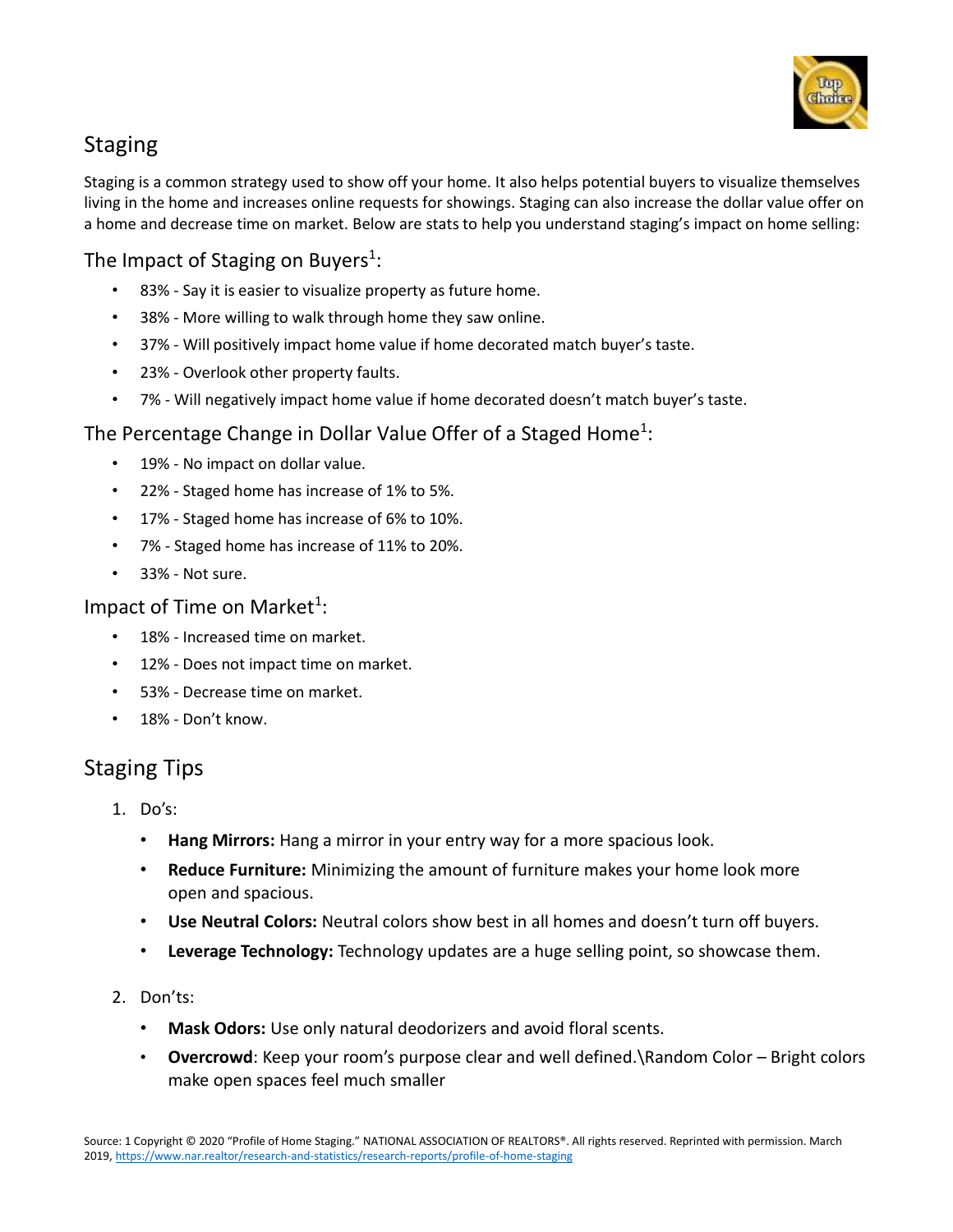

# <span id="page-12-0"></span>Our Marketing Strategy **6**

As a real estate agent, I have proven marketing strategies that we can implement to get your listing in front of as many ideal home buyers as possible. I've also cultivated a strong network of consumers and business partner experts that we can leverage to find a buyer quickly. In addition to my robust network, we will also market your listing where home buyers are known to find the home they purchased. According to NAR's Profile of Home [Buyers and Sellers report:](https://www.nar.realtor/research-and-statistics/research-reports/highlights-from-the-profile-of-home-buyers-and-sellers)

# The Top Places Home Buyers Found the Home They Purchased<sup>1</sup>:

- 50% Internet
- 28% Real Estate Agent
- 7% Yard Sign/Open House Sign
- 5% Friend, Relative or Neighbor
- 3% Directly from Sellers/Knew the Sellers
- 1% Print Newspaper Ad

# Online Strategies

Since the internet is the leading channel that buyers found the home they purchased, we'll market your home on the top leading websites (Realtor.com, Zillow, Trulia, etc), social media networks as well as my active contact database.

# Offline Strategies

To get the most buyers, we'll show your home to as many people as possible by leveraging print and offline marketing tools:

- 1. Printed Promotions:
	- Yard signs
	- Flyers
	- **Brochures**
	- Postcards
- 2. Offline Promotions:
	- Word of mouth
	- Staging
	- Curb Appeal
	- Open Houses
	- Showings

Once our marketing campaigns begin, we'll start receiving inquires about your home and requests for showings to view it. To help you prepare for showings more efficiently, we should establish a timeframe that your home will be available for showings – the Showing Period.

Source: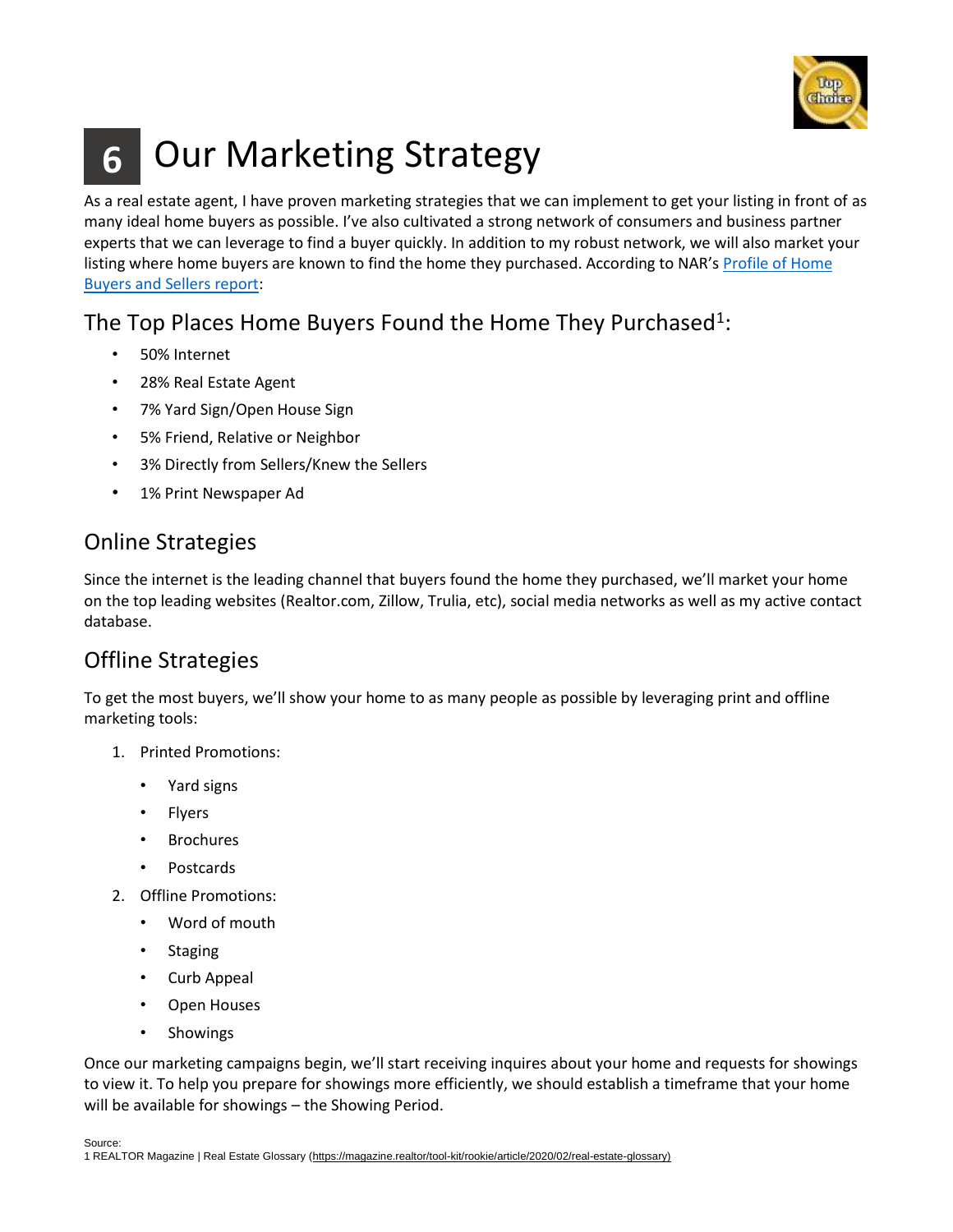

# During the Showing Period:

- You must keep your home extra clean, tidy, and odorless so hopefully you've decluttered/cleaned your home and put all your valuables in storage.
- You should also be prepared to evacuate your home at a moment's noticed in case a buyer wants an immediate walkthrough.
- Keep all family photos hidden.
- Lock all valuable items in a safe.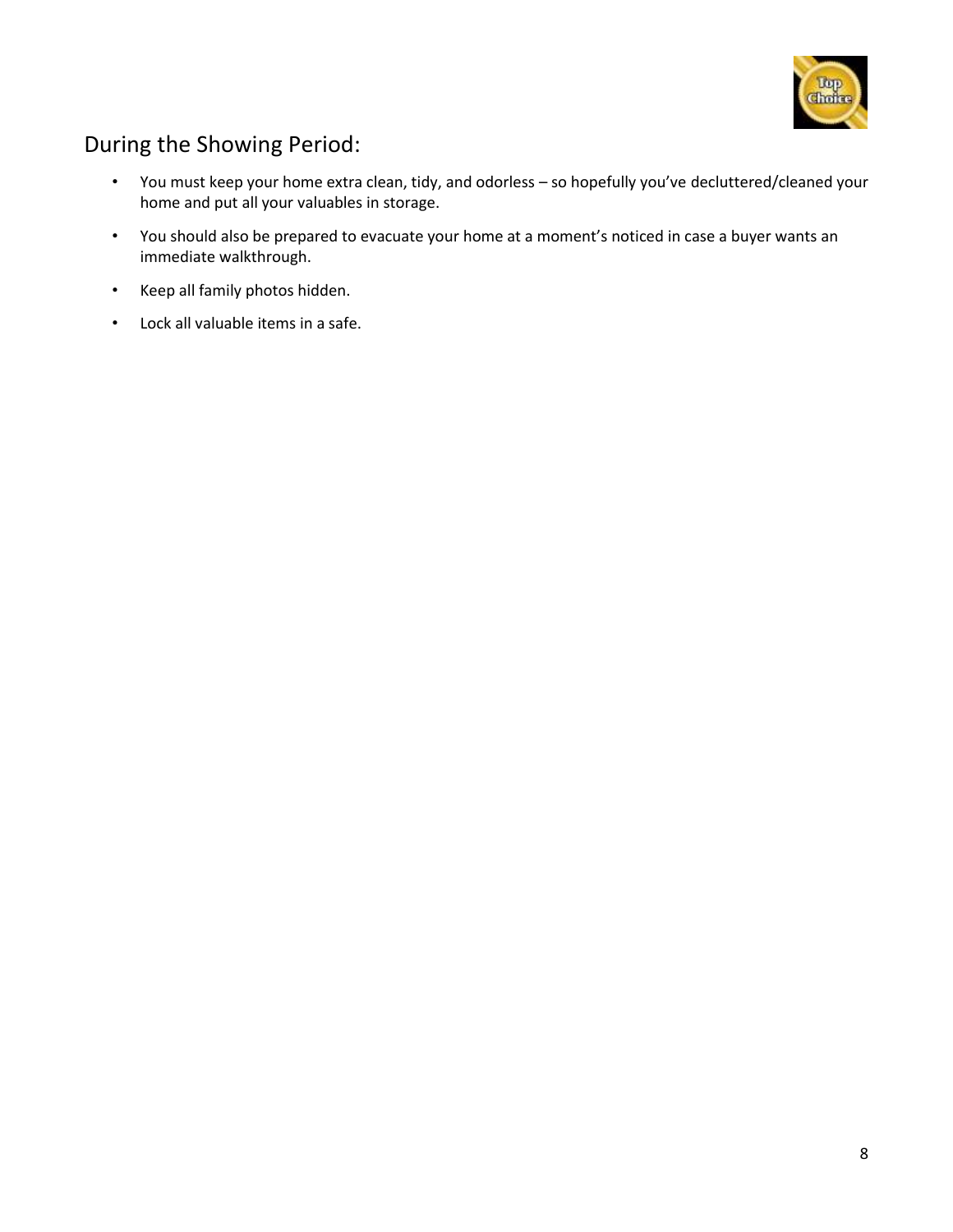

#### <span id="page-14-0"></span>Get, Evaluate, and Accept an Offer **7**

A serious buyer will make an offer if they're interested in your home and you'll want at least three of them. When you get an offer, you can either accept, reject, or counter offer it. Before you decide, you should consider the proposed purchase price, their financial paperwork, contract **contingencies** (Provisions in a contract requiring certain acts to be completed before the contract is binding. <sup>1</sup>), earnest money deposit, (The money given to the seller at the time the offer is made as a sign of the buyer's good faith. <sup>1</sup>), requested move-in date, offer expiration date.

# Common Home Buyer Contingencies:

- **Appraisal**
- **Financial**
- Home Inspection
- Home Insurance-Related
- House Sale
- Kick-Out
- **Right to Assign**
- Title
- **Repairs**
- **Moving**

Once you've carefully considered the offers for your home, have accepted one, and fulfilled all the contingencies, it's time to get ready for the final walkthrough and closing.

NOTE: Your sell date can be flexible. We can include a home sale contingency in your contract that lets you buy a new house before selling your current one.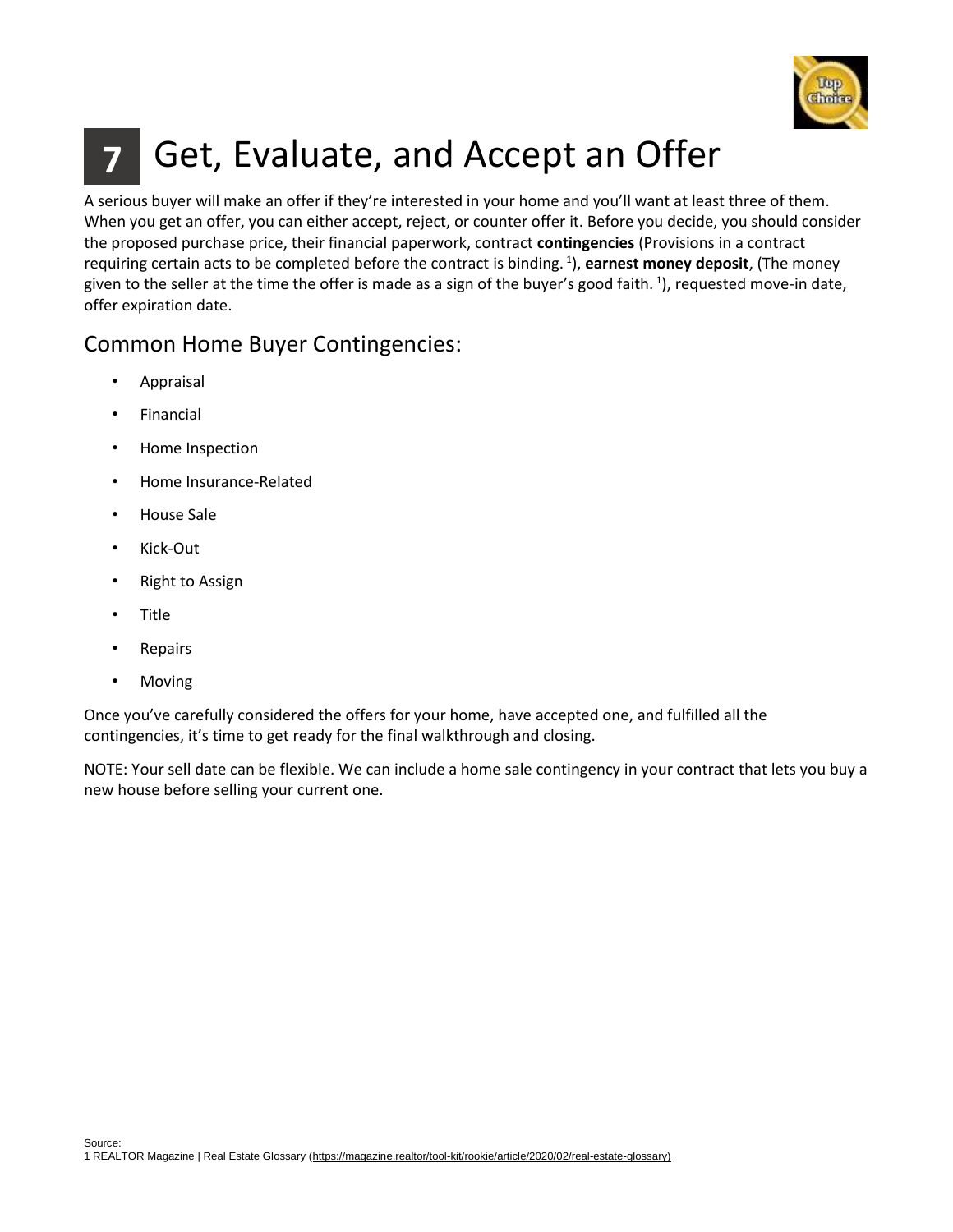

# <span id="page-15-0"></span>Closing **8**

A closing agent usually handles the closing process. This includes reviewing sales contracts, witnessing signings, collecting keys, and all other physical documents.

#### Step 1: Negotiations

- Disclose everything, ask questions, and respond quickly.
- Working with an experienced agent that will represent your best interests every step of the way.

#### Step 2: Collecting Paperwork

After setting a sale price and agreeing on contingencies the buyer will begin collecting paperwork. When you work with an experienced agent this process will go smoothly.

Common documents needed for sale include:

- Original Sales Contract (with purchase price)
- Mortgage & Financing Documents
- Title Documents
- Tax Records
- Proof of Professional Inspections
- Proof of Home Repairs (receipts)

#### Step 3: Completing the Sale

Generally, the buyer will possess the home a couple of days after the closing date. Double check the buyer's title is properly recorded in your local record's office along with the mortgage liens.

Before you start counting your profits, you'll need to take care of the closing expenses. Odds are, you'll be responsible for paying the entire commission for your real estate agent as well as the buyer's since you're the seller. You can refer to the Listing Agreement to see the details of your transaction's closing costs.

#### Common Closing Costs for Sellers:

- Mortgage payoff and outstanding interest
- Home inspections
- Title Policy Fees
- Attorney's Fees
- Transfer tax or other government fees
- Etc.

NOTE: You should also consider the capital gains tax, home warranty for the buyer, and your moving costs.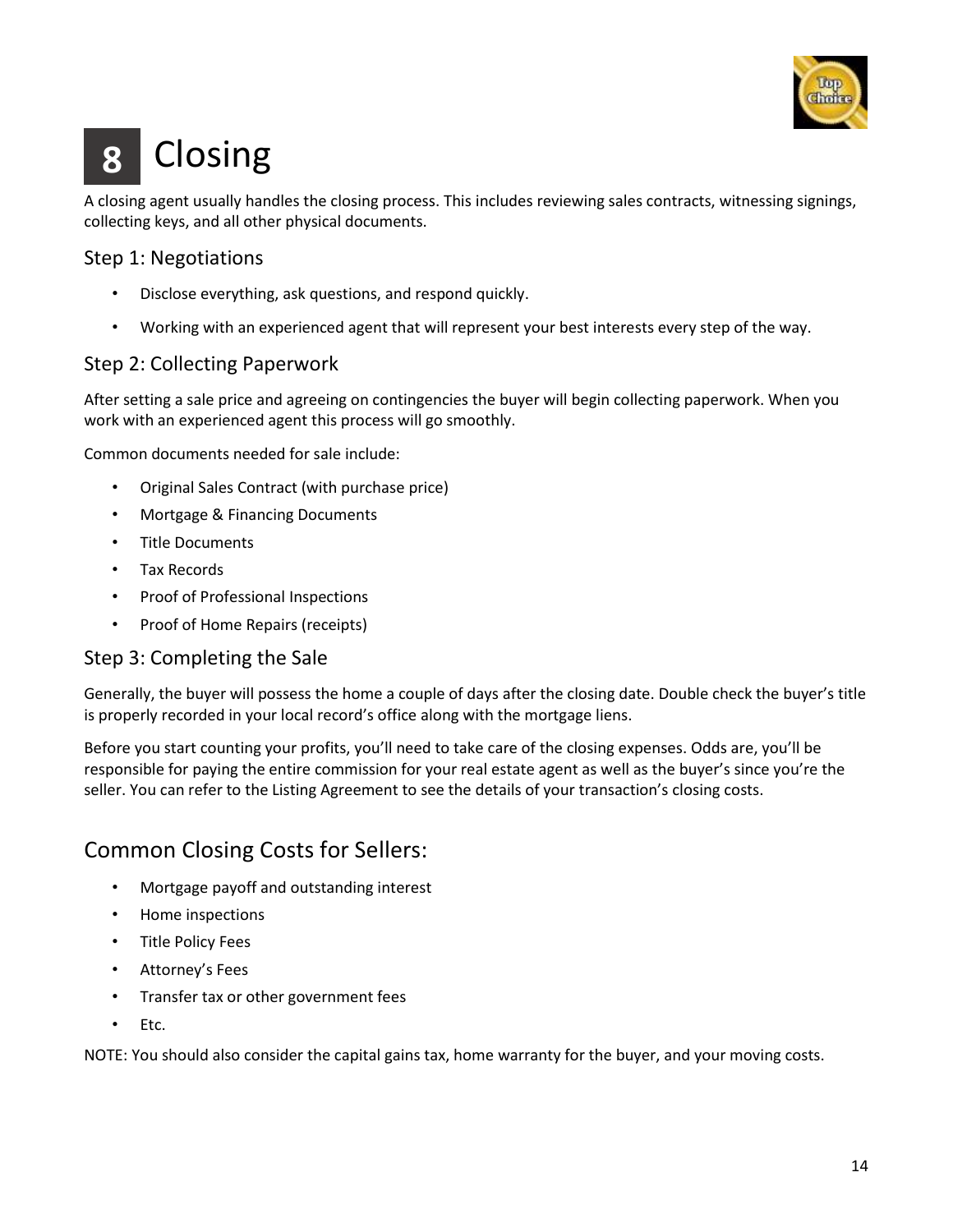

# <span id="page-16-0"></span>Move Out **9**

Congrats, you've sold your home! You're almost done, all that remains is to move out. Once you've accepted an offer and have determined a move out date, call your services like utilizes, cable, internet, magazine subscriptions, etc. and either cancel or transfer them to your new address.

While packing, it's recommended to set aside an overnight kit with all your daily essentials.

# Overnight Moving Checklist:

- **Emergency**: First aid kit, trash bags, flashlight, medication, toolbox, batteries.
- **Food**: Water, paper plates, utensils, snacks, dry food.
- **Toiletries**: Toilet paper, soap/shampoo, towels, shower curtain, grooming items, hygiene items.
- **Documents**: HUD-1 Statement, additional closing documents, ID, Passport, etc.
- **Pets**: Pet food, bowls, leash/collar, bed, toys, medication.
- **Kids**: Games, books, clothes, kid supplies, pajamas, night light, school supplies.
- **Misc**.: Clothes, work clothes, pen/paper, cleaning supplies, bedding/pillows, phone charger, power bank, laptop.